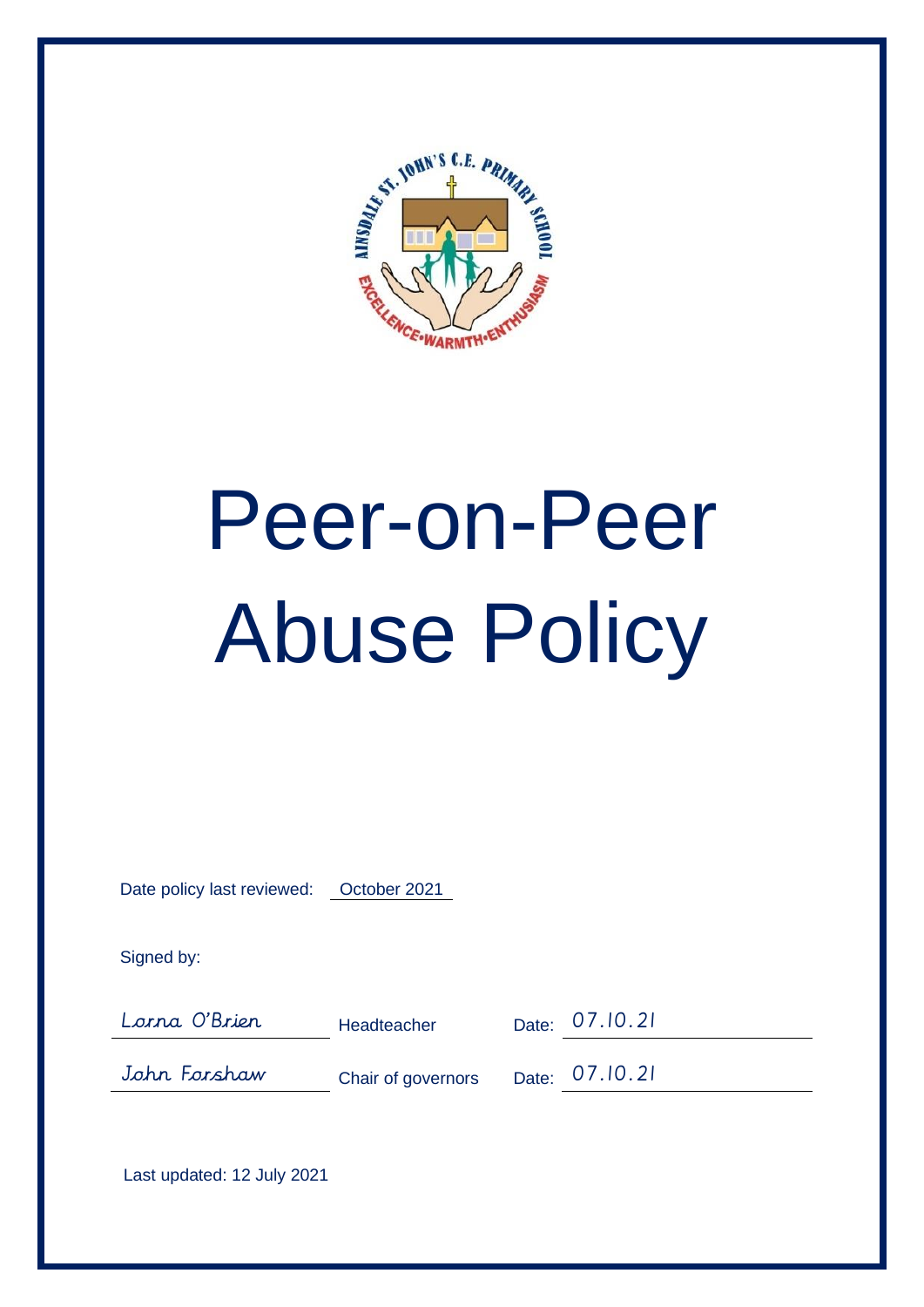# **Contents:**

**Statement of intent** 

- 1. **Legal framework**
- 2. Definitions
- 3. Roles and responsibilities
- 4. Types of peer-on-peer abuse
- 5. A whole-school approach to peer-on-peer abuse
- 6. Channels for reporting abuse
- 7. Protecting pupils with increased vulnerability to peer-on-peer abuse
- 8. Staff identifying and reporting concerns
- 9. Handling allegations of abuse against pupils
- 10. Monitoring and review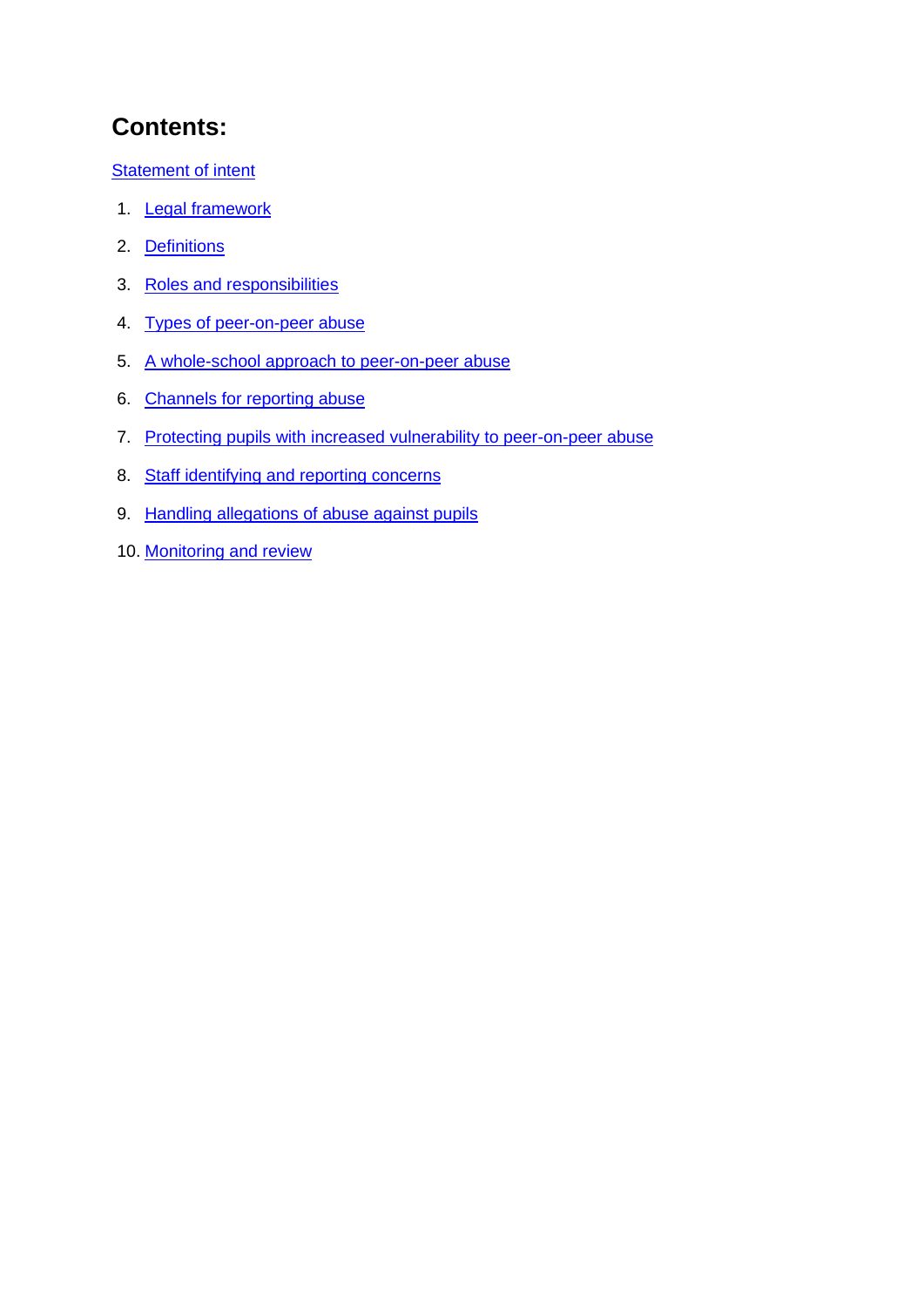#### **Statement of intent**

Ainsdale St. John's CE Primary School is committed to safeguarding and promoting the welfare of every pupil, both inside and outside of the school premises, and is aware that abuse against children can be inflicted by other children. We implement a whole-school preventative approach to managing peer-on-peer abuse, ensuring that the wellbeing of pupils is at the forefront of all action taken.

This policy sets out a clear and consistent framework for delivering this promise, in line with safeguarding legislation and statutory guidance.

It will be achieved by:

- Creating a culture of mutual respect amongst pupils, irrespective of protected characteristics.
- Teaching pupils about behaviour that is acceptable and unacceptable.
- Identifying and making provision for any pupil that has been subject to abuse.
- Ensuring that members of the governing board, the headteacher and staff members understand their responsibilities under safeguarding legislation and statutory guidance, are alert to the signs of peer-on-peer abuse, and know to refer concerns to the DSL.

The DSL is: Lorna O'Brien. In the absence of the DSL, child protection matters will be dealt with by: Sarah Myers.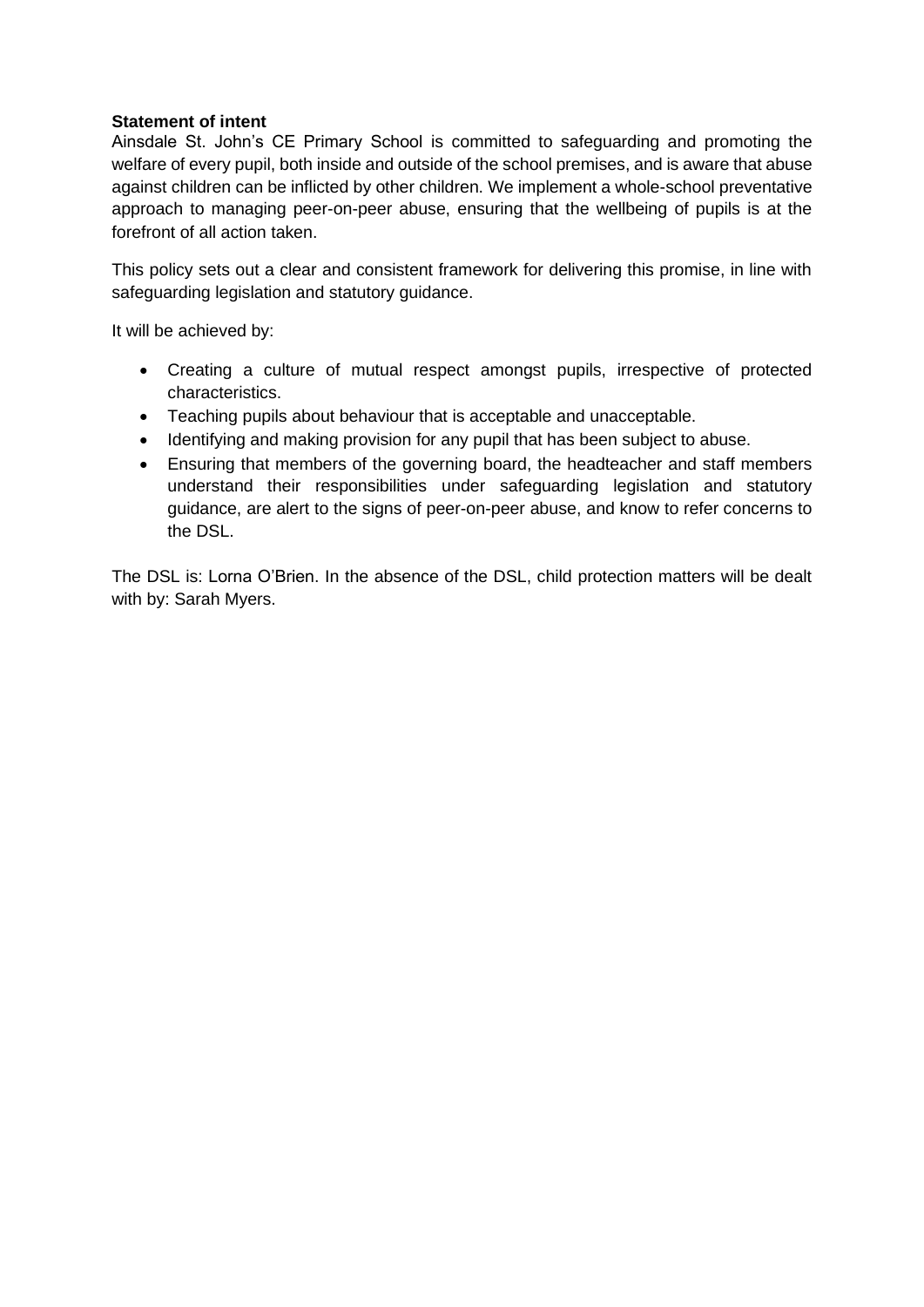# **1. Legal framework**

This policy has due regard to all relevant legislation and statutory guidance including, but not limited to, the following:

- Equality Act 2010
- Sexual Offences Act 2003
- The UK General Data Protection Regulation (UK GDPR)
- Data Protection Act 2018
- Voyeurism (Offences) Act 2019
- DfE (2021) 'Keeping children safe in education 2021'

The policy also has regard to the following non-statutory guidance:

- DfE (2015) 'What to do if you're worried a child is being abused'
- DfE (2018) 'Information sharing'
- DfE (2021) 'Sexual violence and sexual harassment between children in schools and colleges'
- DfE (2020) 'Sharing nudes and semi-nudes: advice for education settings working with children and young people'

This policy operates in conjunction with the following school policies:

- Child Protection and Safeguarding Policy
- Behavioural Policy
- Data Protection Policy
- Anti-Bullying Policy
- Online Safety Policy

## **2. Definitions**

**"Peer-on-peer abuse"** is defined, for the purposes of this policy, as any form of abuse inflicted by one child or a group of children, i.e. individuals under the age of 18, against another child or group of children. This policy covers peer-on-peer abuse both in and outside of school and both in person and online.

**"Harmful sexual behaviour"** is defined as any sexual behaviour which:

- Does not observe and respect any individuals on the receiving end of the behaviour, e.g. touching someone without their consent.
- Is inappropriate for the age or stage of development of the pupil.
- Is problematic, abusive or violent.

The policy will use the following terms to describe pupils involved in peer-on-peer abuse:

- **Victim(s)** the individual(s) against whom the abuse has, or has allegedly, been inflicted.
- **Perpetrator(s)** the individual(s) exhibiting abusive behaviour against their peers.
- **Alleged perpetrator(s)** individual(s) against whom a report of abusive behaviour has been made, where guilt has not yet been ascertained.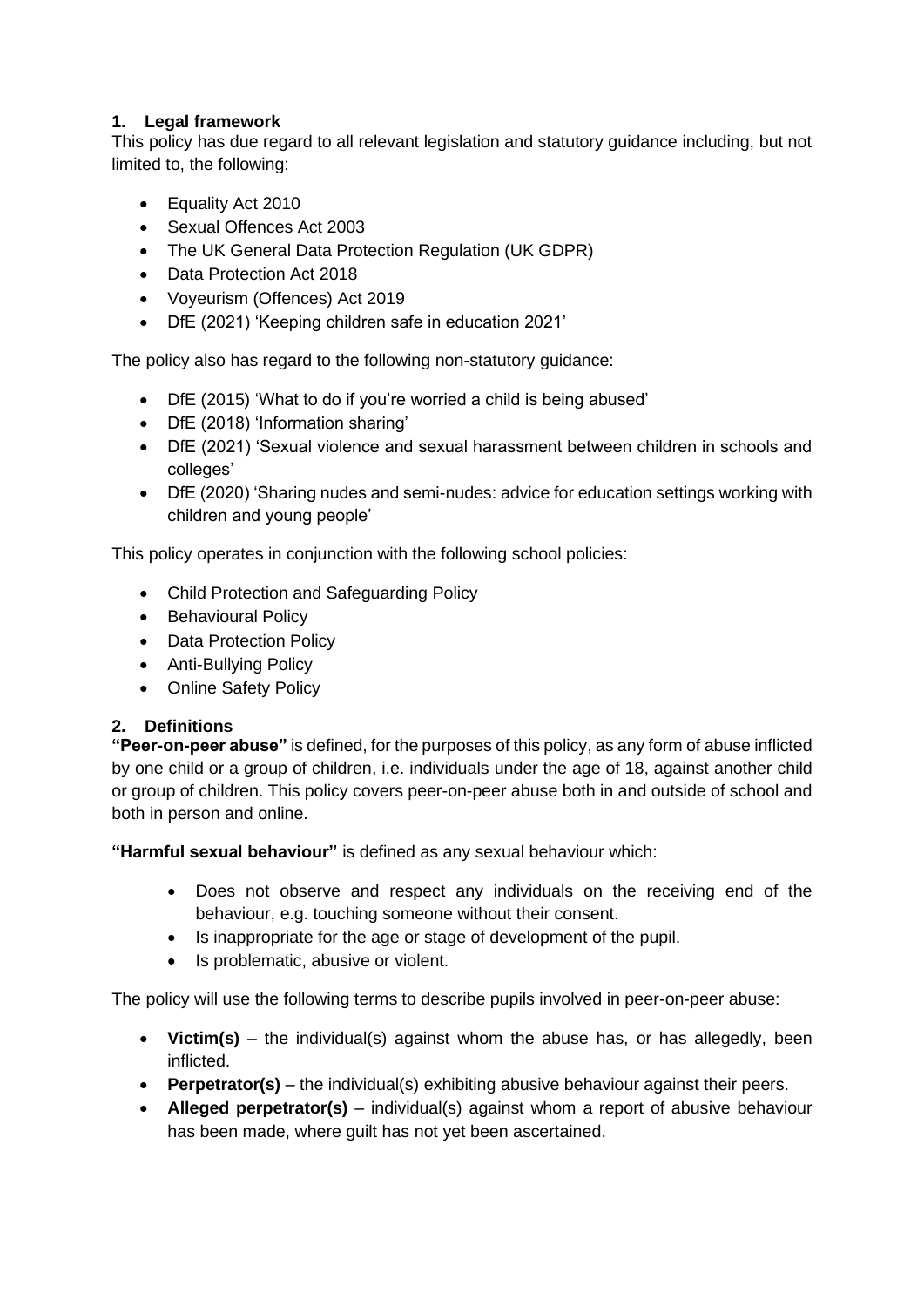**Note:** The use of the word 'alleged' does not mean that the pupil in question is not guilty of peer-on-peer abuse, that the school does not believe the allegation, or that the allegation will not be taken seriously. Staff will remember that the school has a legal duty of care to all perpetrators and alleged perpetrators who are pupils at the school, including a requirement to ensure they can access their education. Staff will think very carefully about terminology when speaking in front of pupils. Victims will be reassured that use of the term 'alleged perpetrator' is not an attempt to discredit their allegation.

# **3. Roles and responsibilities**

The governing board has a duty to:

- Ensure that the school complies with its duties under the above child protection and safeguarding legislation.
- Guarantee that the policies, procedures and training opportunities in the school are effective and comply with the law at all times.
- Guarantee that the school contributes to multi-agency working in line with the statutory guidance 'Working Together to Safeguard Children'.
- Confirm that the school's arrangements for handling peer-on-peer abuse take into account the procedures and practices of the LA as part of the inter-agency safeguarding procedures.
- Appoint a member of staff from the SLT to the role of DSL as an explicit part of the role-holder's job description.
- Appoint one or more deputy DSL(s) to provide support to the DSL and ensure that they are trained to the same standard as the DSL, and that the role is explicit in their job description(s).
- Make sure that pupils are taught about peer-on-peer abuse, including online (including when they are online at home), through teaching and learning opportunities, as part of providing a broad and balanced curriculum.
- Ensure that staff members are appropriately trained to support pupils to be themselves at school, e.g. if they are LGBTQ+.
- Ensure the school has clear systems and processes in place for identifying possible risk of harm in pupils, including clear routes to escalate concerns and clear referral and accountability systems.
- Guarantee that there are procedures in place to handle pupils' allegations against other pupils.
- Ensure that appropriate disciplinary procedures are in place, as well as policies pertaining to the behaviour of pupils.
- Ensure that procedures are in place to eliminate unlawful discrimination, harassment and victimisation in relation to peer-on-peer abuse.
- Make sure that pupils' wishes and feelings are taken into account when determining what action to take and what services to provide to protect individual pupils.
- Guarantee that there are systems in place for pupils to express their views and give feedback.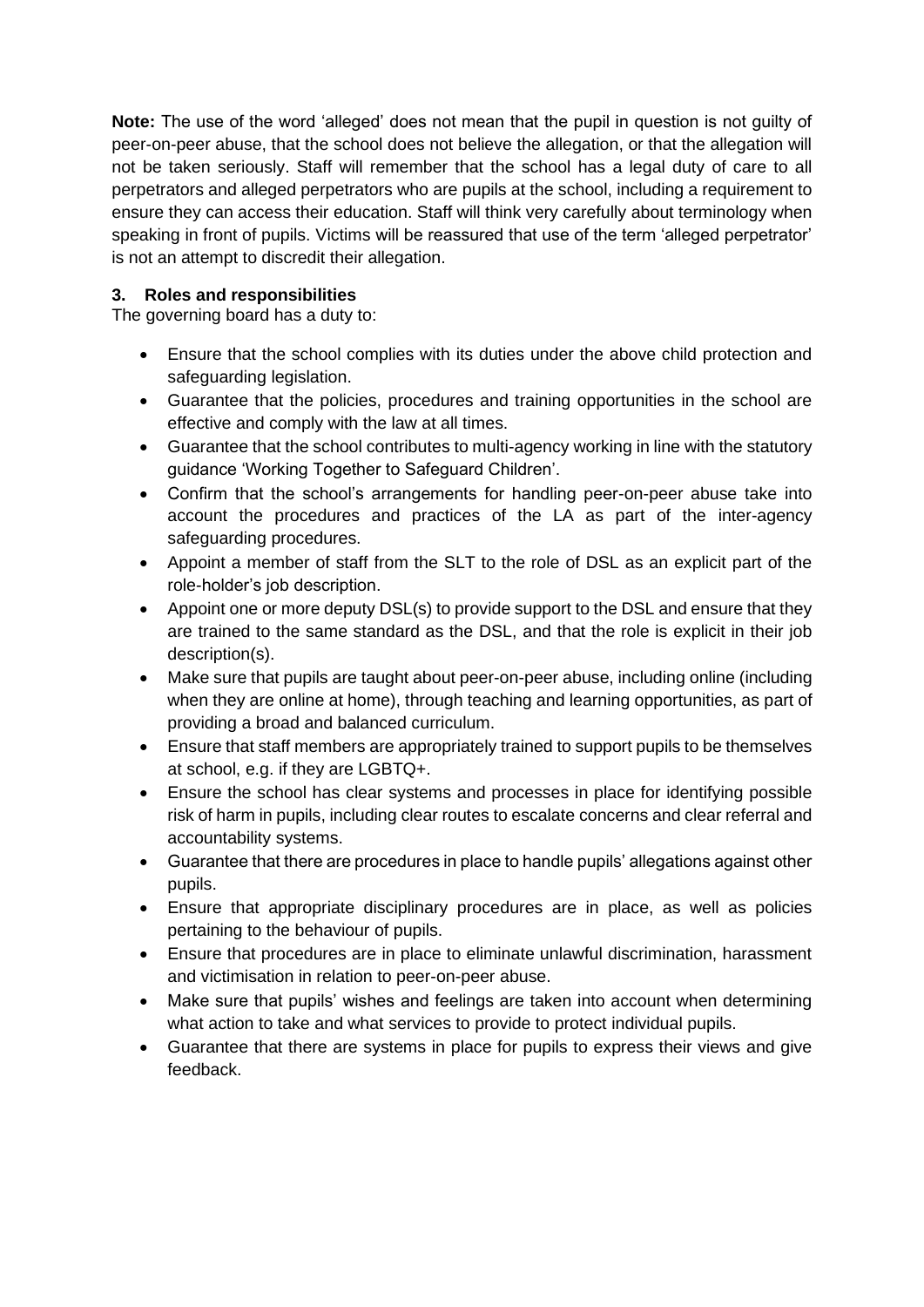The headteacher has a duty to:

- Safeguard pupils' wellbeing and maintain public trust in the teaching profession.
- Ensure that the policies and procedures adopted by the governing board, particularly concerning referrals of cases of suspected abuse and neglect, are followed by staff members.
- Provide staff, upon induction, with the Child Protection and Safeguarding Policy, Staff Code of Conduct, part one and, where appropriate, Annex A of the 'Keeping children safe in education' (KCSIE) guidance, the Behavioural Policy, the Children Missing from Education Policy, online safety training, and the identity of the DSL and any deputies.
- Ensure staff receive training on recognising indicators of abuse and handling disclosures or concerns about a pupil.

The DSL has a duty to:

- Understand and keep up-to-date with local safeguarding arrangements.
- Act as the main point of contact with the three safeguarding partners and the child death review partner.
- Make the necessary child protection referrals to appropriate agencies.
- Understand when they should consider calling the police, in line with the National Police Chiefs' Council (NPCC) [guidance.](https://www.npcc.police.uk/documents/Children%20and%20Young%20people/When%20to%20call%20the%20police%20guidance%20for%20schools%20and%20colleges.pdf)
- Liaise with the headteacher to inform them of safeguarding issues and ongoing enquiries.
- Liaise with the deputy DSL(s) to ensure effective safeguarding outcomes.
- Act as a source of support for pupils who have been abused by, or who have abused, other pupils.
- Leading the school in taking a preventative approach to peer-on-peer abuse.

Other staff members have a responsibility to:

- Safeguard pupils' wellbeing and maintain public trust in the teaching profession as part of their professional duties.
- Provide a safe environment in which pupils can learn.
- Act in accordance with school procedures with the aim of eliminating unlawful discrimination, harassment and victimisation in relation to peer-on-peer abuse.
- Maintain an attitude of 'it could happen here' where safeguarding is concerned.
- Be aware of the signs of abuse.
- Be aware of the early help process and understand their role in it.
- Be aware of and understand the procedure to follow in the event that a child confides they are being abused by a peer.
- Support social workers in making decisions about individual children, in collaboration with the DSL.
- Maintain appropriate levels of confidentiality when dealing with individual cases, and always act in the best interest of the child.

#### **4. Types of peer-on-peer abuse**

Staff will familiarise themselves with the forms that peer-on-peer abuse can take, including: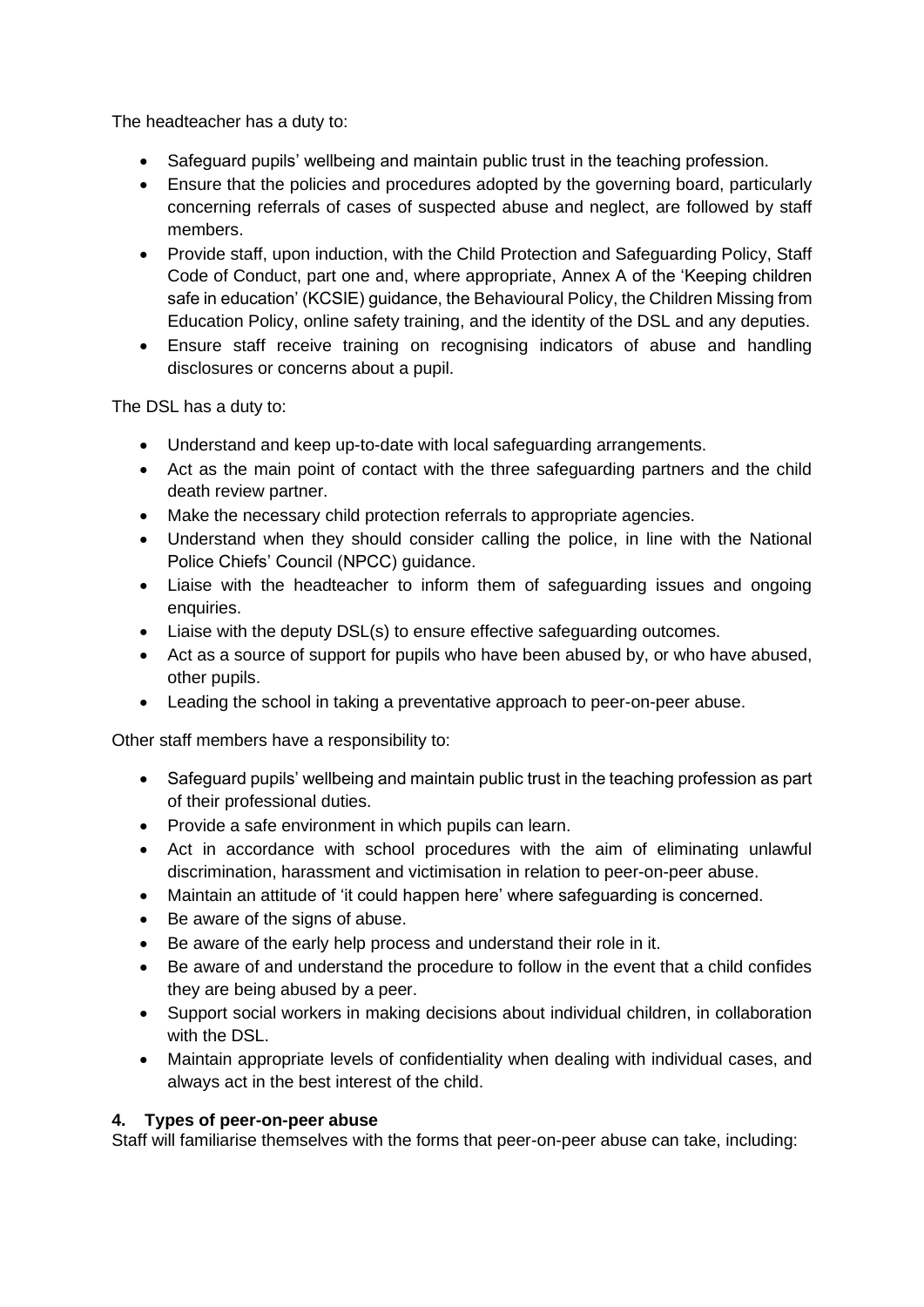#### **Physical abuse**

A form of abuse which may involve actions such as hitting, throwing, burning, drowning and poisoning, or otherwise causing physical harm to another child.

#### **Sexual abuse**

A form of abuse involving sexual activity between children – sexual abuse, for the purposes of this policy, is divided into two categories: sexual violence and sexual harassment. "Sexual violence" encompasses the definitions provided in the Sexual Offenses Act 2003, including rape, assault by penetration, sexual assault, i.e. non-consensual sexual touching, and causing another child to engage in sexual activity without consent, e.g. forcing someone to touch themselves sexually.

"Sexual harassment" refers to any sexual behaviour that could violate another child's dignity, make them feel intimidated, degraded or humiliated, and/or create a hostile, offensive or sexualised environment, including:

- Sexualised jokes, taunting or comments.
- Physical behaviour, e.g. deliberately brushing against someone.
- Online sexual harassment, including
	- Upskirting
	- Sexualised online bullying
	- Unwanted sexual comments and messages, including on social media.
	- Sexual threats or coercion.

The "sharing of sexualised imagery" can also constitute sexual harassment – this refers to the consensual and non-consensual sharing between pupils of sexually explicit content, including that which depicts:

- Another child posing nude or semi-nude
- Another child touching themselves in a sexual way
- Any sexual activity involving another child
- Someone hurting another child sexually

Staff will be aware that children creating, possessing, and distributing indecent imagery of other children is a criminal offence, even where the imagery is created, possessed, and distributed with the permission of the child depicted, or by the child themselves. Incidents of sharing sexualised imagery will be handled in line with the Child Protection and Safeguarding Policy.

#### **Bullying**

Many kinds of behaviour can be considered bullying, and bullying can be related to almost anything.

Bullying is acted out through the following mediums:

- Verbally
- Physically
- Emotionally
- Online (cyberbullying)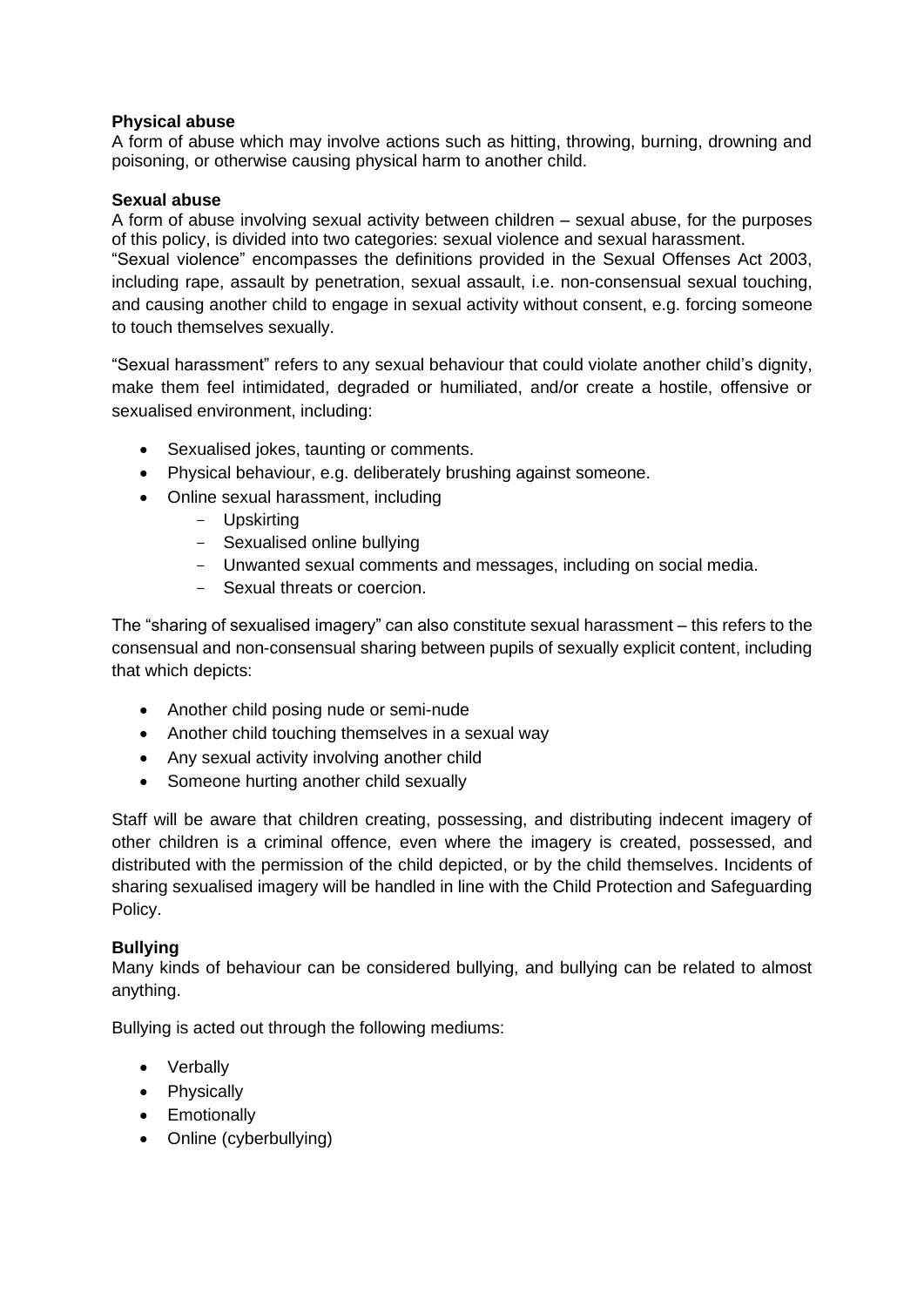Bullying will generally be handled in line with the Anti-bullying Policy; however, particularly severe instances will be handled in line with this policy and the Child Protection and Safeguarding Policy.

#### **Online abuse**

This involves the use of technology and the internet in order to harass, threaten or intimidate another child. Instances of online abuse will be managed in line with this policy, the Online Safety Policy and the Anti-bullying Policy.

#### **Discriminatory behaviour**

Discriminatory behaviour encompasses abuse inflicted on a pupil because of their protected characteristics, e.g. religion, ethnicity, gender, sexual orientation, culture, or SEND. Discriminatory behaviour is never acceptable, and all cases will be handled in line with this policy and the Child Protection and Safeguarding Policy.

#### **Intimate partner abuse**

This involves a romantic partnership between children in which one or both partners are emotionally, physically or sexually abusive to the other. This could include:

- Repetitive insults
- Controlling behaviour, e.g. preventing a child from socialising with others or deliberately isolating them from sources of support.
- Sexual harassment.
- Threats of physical or sexual abuse.

The school will manage intimate partner abuse in the same way as a case of abuse between any other children, i.e. via the processes outlined in section 9 of this policy, and in line with the Child Protection and Safeguarding Policy.

#### **5. A whole-school approach to peer-on-peer abuse**

The school will continue to involve all members of the school community, including the governing board, staff, pupils, parents and other stakeholders, in creating a whole-school approach to peer-on-peer abuse.

The governing board will ensure that keeping children safe and protected from harm, including peer-on-peer abuse, is central to all policies and procedures implemented across the school. The school will ensure that procedures for handling peer-on-peer abuse are transparent, clear and understandable, and are readily accessible to any member of the school community who wishes to access them.

The school will implement a contextual approach to safeguarding pupils against peer-on-peer abuse, and will ensure that all procedures take into account incidents of peer-on-peer abuse that occur outside of school or online.

The headteacher will ensure that all staff receive adequate training on handling peer-on-peer abuse.

#### **School culture**

The school prioritises cultivating a safe and respectful environment amongst pupils and ensures that all pupils are aware that the school adopts a **zero-tolerance stance** on peer-onpeer abuse of any kind.

The school promotes respectful interactions amongst pupils, and all staff model appropriate and respectful behaviour. Staff will take care to avoid normalising harmful behaviour,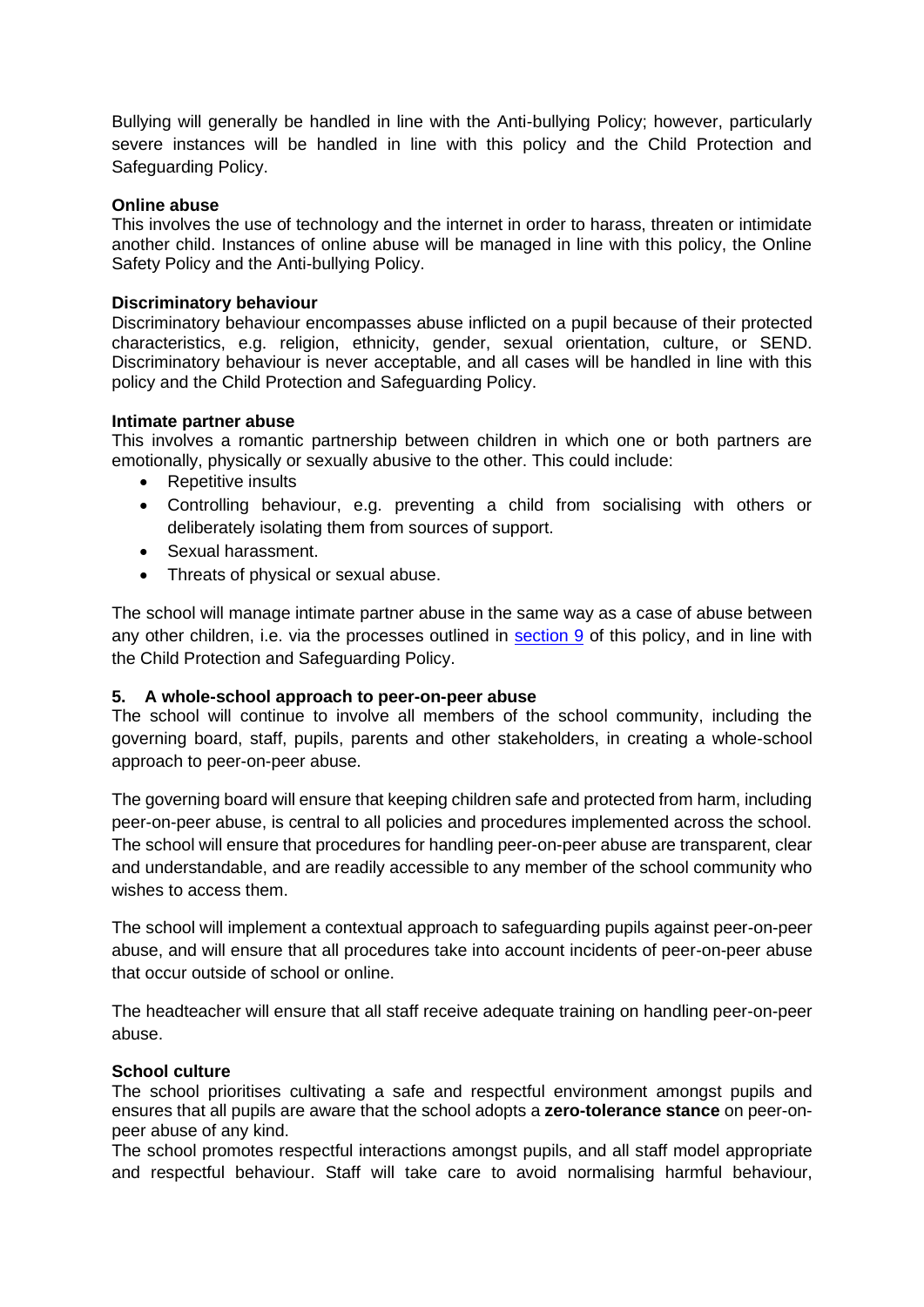particularly harmful sexual behaviour, e.g. by refraining from the use of phrases such as 'boys will be boys' or describing such behaviour as 'just having a laugh' or 'part of growing up'.

The school will ensure that wider societal factors that exacerbate the problem of peer-on-peer abuse are reflected in its approach to creating a preventative culture. This means that individuals who are more likely to be abused, e.g. girls or LGBTQ+ pupils, or who are at increased risk of acting as a perpetrator in abusive situations, e.g. due to abusive home situations or anger management issues, are given additional support from an early stage.

The school manages all early help and intervention for pupils showing early signs of harmful behaviour, or early signs of being the victim of harmful behaviour, in line with the Child Protection and Safeguarding Policy.

#### **Curriculum**

The school maintains the position that education surrounding respectful and healthy attitudes and behaviour towards others is the best way to combat peer-on-peer abuse in the school. All staff, not just teaching staff, are responsible for passing this knowledge on to pupils.

In order to prevent peer-on-peer abuse and address the wider societal factors that can influence behaviour, the school will educate pupils about abuse, its forms and the importance of discussing any concerns and respecting others through the curriculum and extra-curricular activities.

The school will also ensure that pupils are taught about safeguarding, including online safety, as part of a broad and balanced curriculum. Such content will be age and stage of development specific, and tackle issues such as the following:

- Healthy relationships
- Respectful behaviour
- Stereotyping and equality
- LGBTQ+ identities and relationships
- Body confidence and self-esteem
- Prejudiced behaviour
- That sexual violence and sexual harassment is always wrong
- Addressing cultures of sexual harassment

Pupils will be allowed an open forum to talk about concerns and sexual behaviour. They are taught how to raise concerns and make a report, including concerns about their friends or peers, and how a report will be handled.

The curriculum will ensure that pupils of all ages are taught about and understand the concept of consent and its importance in an age-appropriate way.

#### **6. Channels for reporting abuse**

Pupils will be able to report incidents of peer-on-peer abuse or concerns about the behaviour of their peers through the following channels:

• Disclosing to the DSL in person or to any other member of staff

All channels for reporting abuse will be promoted and publicised throughout the school, and all pupils will be made aware of how, and to whom, to report incidents of abuse. The school will also ensure pupils are aware of the type of behaviour that should be reported, ranging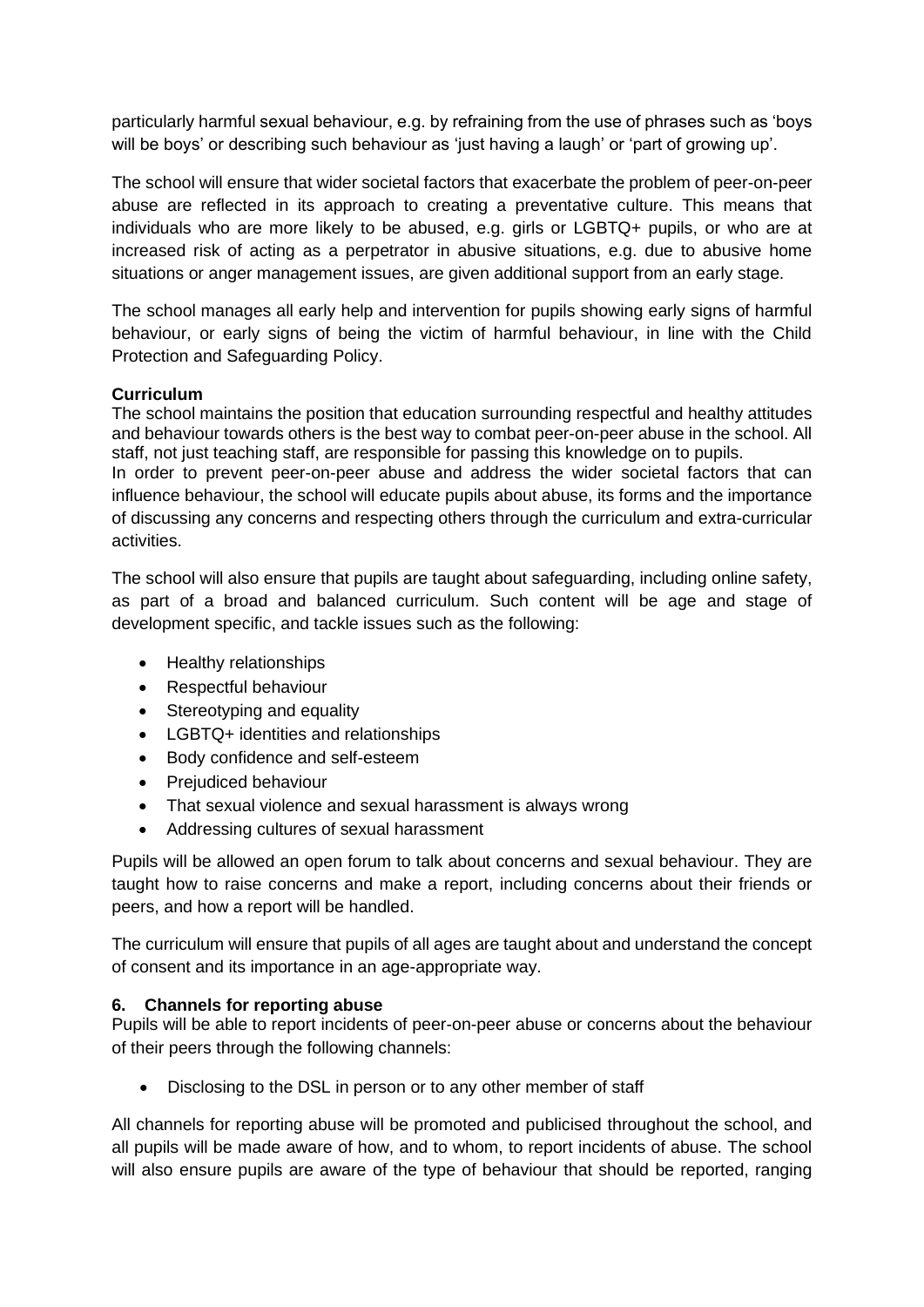from criminal behaviour, e.g. rape or sexual assault, to everyday harassment, e.g. sexualised jokes or inappropriate comments, to ensure that victims do not view their experience as 'not serious enough' to report.

The school will maintain a culture that promotes reporting abuse, whether the individual reporting is the victim, a bystander, or a friend or relative of the victim. Staff will address any incidents of pupils equating reporting abuse to 'snitching' or being a 'tattle-tale', and will convey to these pupils how important it is to report abuse to help tackle the wider problem of peer-onpeer abuse in schools.

#### **7. Protecting pupils with increased vulnerability to peer-on-peer abuse**

The school is aware that, while peer-on-peer abuse can be perpetrated by, and against, anyone, there are certain groups of pupils who are at an increased risk of being on the receiving end of peer-on-peer abuse.

Staff will be careful to acknowledge the increased risk certain pupils face while refraining from making assumptions about the nature of any reported, witnessed or suspected abuse. Staff will be aware that pupils who are generally at increased risk of abuse can also be perpetrators of abuse.

The school will ensure that action is taken, where possible, before major concerns arise; therefore, incidents of low-level abuse related to the characteristics of the below groups will be handled in line with early help procedures, which are laid out within the Child Protection and Safeguarding Policy and the Reporting Low-level Safeguarding Concerns Policy.

#### **Girls**

Staff will be aware that girls are more likely to be on the receiving end of peer-on-peer sexual abuse than their male counterparts, and that sexual violence and harassment against girls is very common and accounts for the majority of cases.

Taking into account that sexual harassment against girls is widespread in society, and largely based in gender inequality, the school will aim to encourage gender equality in all aspects of its operations. The school will aim to promote and nurture healthy attitudes and relationships amongst pupils of all genders, e.g. by challenging and working to deconstruct gender stereotypes in school.

Staff will challenge any incidents of misogynistic language or gender-based abuse, whether of a sexualised nature or not, as holding misogynistic viewpoints can make a pupil more likely to commit sexualised violence in the future.

#### **LGBTQ+ pupils**

Staff will be aware that pupils who are LGBTQ+, or are perceived to be LGBTQ+ whether they are or not, are more likely to be targeted by their peers, e.g. for discriminatory bullying. The school holds a zero-tolerance policy towards pupils using homophobic, biphobic or transphobic language, regardless of whether or not the language is being directed at another individual. Every staff member is individually responsible for challenging such behaviour and making clear to all pupils that any abuse towards pupils who are LGBTQ+, or who are perceived to be, is unacceptable.

#### **Pupils with SEND**

Staff will be aware that pupils with SEND are at increased risk of peer-on-peer abuse. The school will ensure that there are mechanisms in place to support pupils with SEND in reporting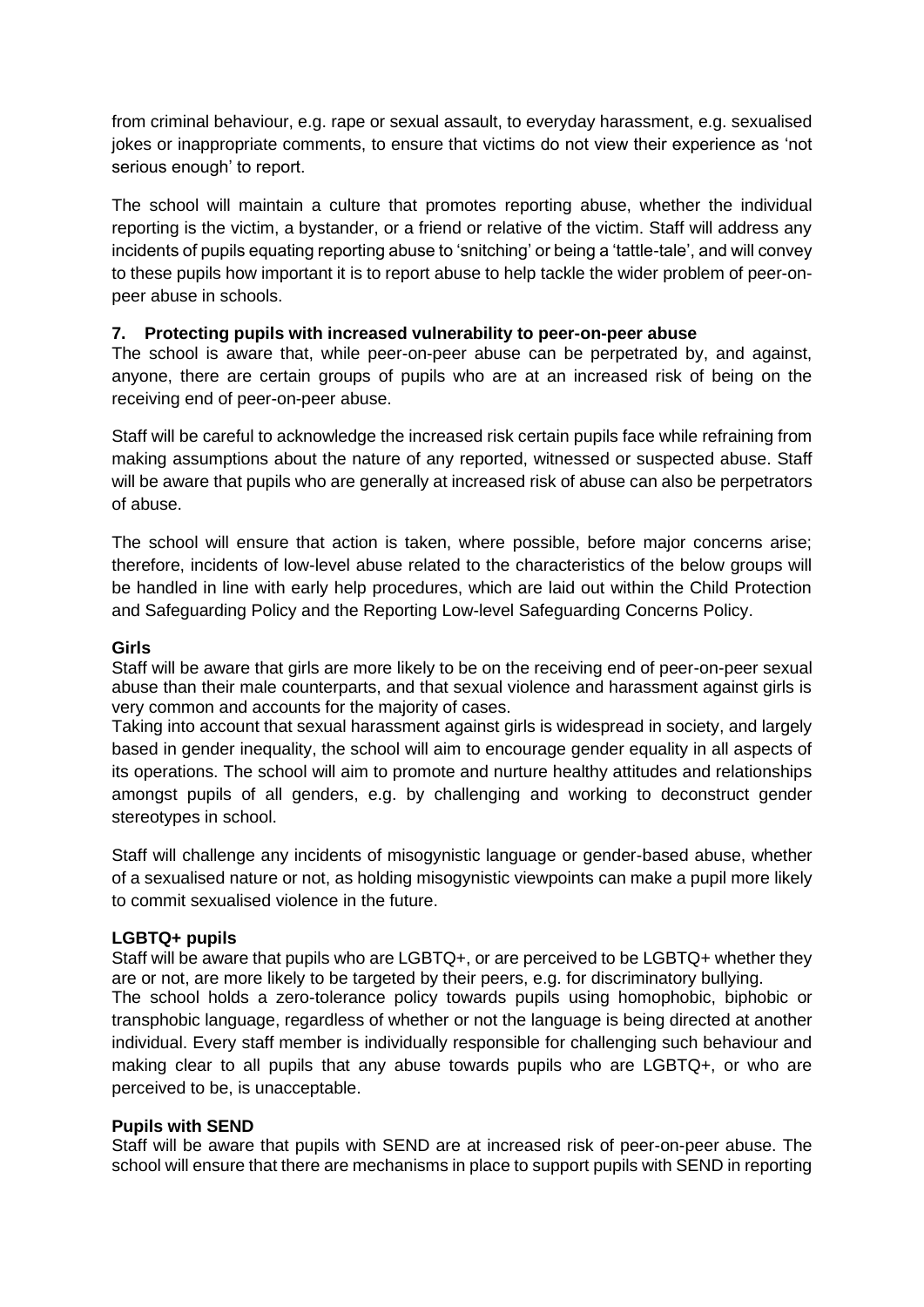abuse, with due regard paid to the fact that these pupils may face additional barriers to reporting abuse and that spotting signs of abuse in these pupils may be harder.

Staff will avoid assuming that changes in the behaviour of pupils with SEND are as a result of their needs or disability, and will report any concerns to the DSL. The DSL and the SENCO will collaborate in the handling of instances of abuse towards pupils with SEND to ensure that barriers to communication can be effectively managed.

#### **Black, Asian and minority ethnic (BAME) pupils**

Staff will be aware that minority ethnic pupils, particularly black pupils, may be less likely to report abuse committed against them, and may be more likely to be misidentified as perpetrators of abuse.

The school holds a zero-tolerance policy towards pupils using racist language, regardless of whether the language is being directed at another individual. Every staff member is individually responsible for challenging such behaviour and making clear to all pupils that any abuse towards pupils from BAME backgrounds is unacceptable.

Staff will also be aware that BAME girls, BAME pupils with SEND, or BAME LGBTQ+, or perceived LGBTQ+ pupils, are likely to face increased abuse due to the intersection of these identities. Staff will be vigilant with regard to these pupils and the ways in which other pupils behave towards them, in order to ensure any incidents or potential incidents can be handled as soon as they occur.

#### **8. Staff identifying and reporting concerns**

Staff will receive safeguarding training as part of their induction, and annual refresher training. This training will include guidance on how to recognise indicators of peer-on-peer abuse of all kinds, and how to distinguish between behaviour, particularly sexual behaviour, that is developmentally appropriate and that which is harmful.

When identifying pupils at risk of potential harm or who have been harmed by their peers, staff members will look out for a number of indicators including, but not limited to, the following:

- Injuries in unusual places, such as bite marks on the neck, that are also inconsistent with their age
- Lack of concentration and acting withdrawn
- Knowledge ahead of their age, e.g. sexual knowledge
- Use of explicit language
- Fear of abandonment
- Depression and low self-esteem
- Changes to their social group, e.g. spending time with older pupils, or social isolation
- Alcohol or substance misuse

Where a pupil is displaying signs of being impacted by peer-on-peer abuse, or perpetrating peer-on-peer abuse, staff will report this to the DSL as soon as is reasonably practical.

Staff will challenge all instances of abusive or harmful behaviour displayed by pupils that they witness or are reported to them. Staff will not wait for concerns or situations between pupils to escalate before intervening; minor or singular instances of abusive behaviour will still be brought to the attention of the DSL and the pupil will always be spoken to about their behaviour and disciplined, where appropriate, in line with the Behavioural Policy.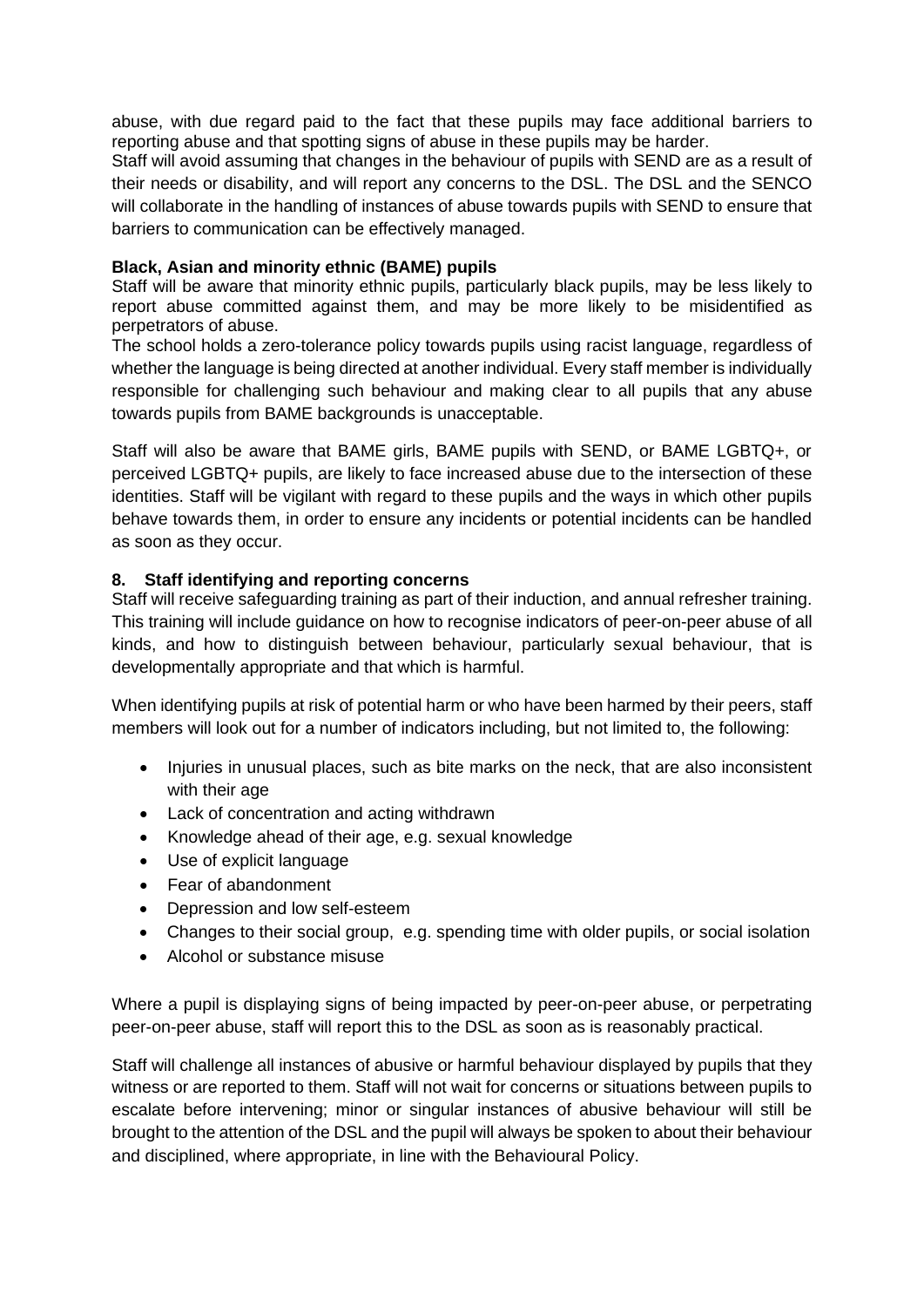Staff will enforce the school's policy that no known and substantiated incident of abusive or harmful behaviour between pupils will occur without consequences for the perpetrator(s), although these consequences will be decided on a case-by-case basis and will take into account the views of any victims involved, the context of the behaviour and the severity of the incident.

Staff will be aware that just because a victim of abusive behaviour does not report the behaviour or react to the behaviour negatively, this does not mean that the behaviour is not still harmful; some pupils will be uncomfortable challenging their peers on inappropriate behaviour, or may not be aware themselves that the behaviour is abusive. Staff have a responsibility to ensure that both the perpetrator(s), or alleged perpetrator(s), and the victim(s) understand that such behaviour inflicted by or against them was unacceptable; failing to challenge a pupil on unacceptable behaviour can normalise that behaviour not just for the pupil in question, but for all pupils who see the behaviour going unchallenged.

Staff will remain cognisant that downplaying abusive behaviour can lead to a culture of unacceptable behaviour throughout the school and, as such, will treat all displays or reports of abusive behaviour with the utmost severity and sensitivity in order to reinforce to all pupils that such behaviour will not be tolerated, and to prevent further instances of this behaviour in the future.

#### **9. Handling allegations of abuse against pupils**

Staff will always, when handling an incident of alleged abuse, take the report of the victim seriously, reassure them, support them and work to keep them safe. Victims will never be made to feel like they are causing a problem, be made to feel ashamed, or have their experience minimised by staff at the school. Staff will be aware of the importance of not downplaying any reports of abuse; however, will ensure that they remain sympathetic, and observant of the duty of care, to both the alleged perpetrator(s) and victim(s).

If a friend of a victim makes a report or a member of staff overhears a conversation, staff will take action – they will never assume that someone else will deal with it, or wait for a disclosure. The basic principles remain the same as when a victim reports an incident; however, staff will consider why the victim has not chosen to make a report themselves and the discussion will be handled sensitively and with the help of children's social care where necessary. If staff are in any doubt, they will speak to the DSL.

Where an alleged incident took place away from the school or online but involved pupils from the school, the school's duty to safeguard pupils remains the same and the incident will be treated equally as seriously and investigated in the same way as an incident that took place in school.

All staff will be trained to handle disclosures. Effective safeguarding practice includes:

- Never promising confidentiality at the initial stage.
- Only sharing the report with those necessary for its progression.
- Explaining to the victim what the next steps will be and who the report will be passed to.
- Recognising that the person the pupil chose to disclose the information to is in a position of trust.
- Being clear about boundaries and how the report will be progressed.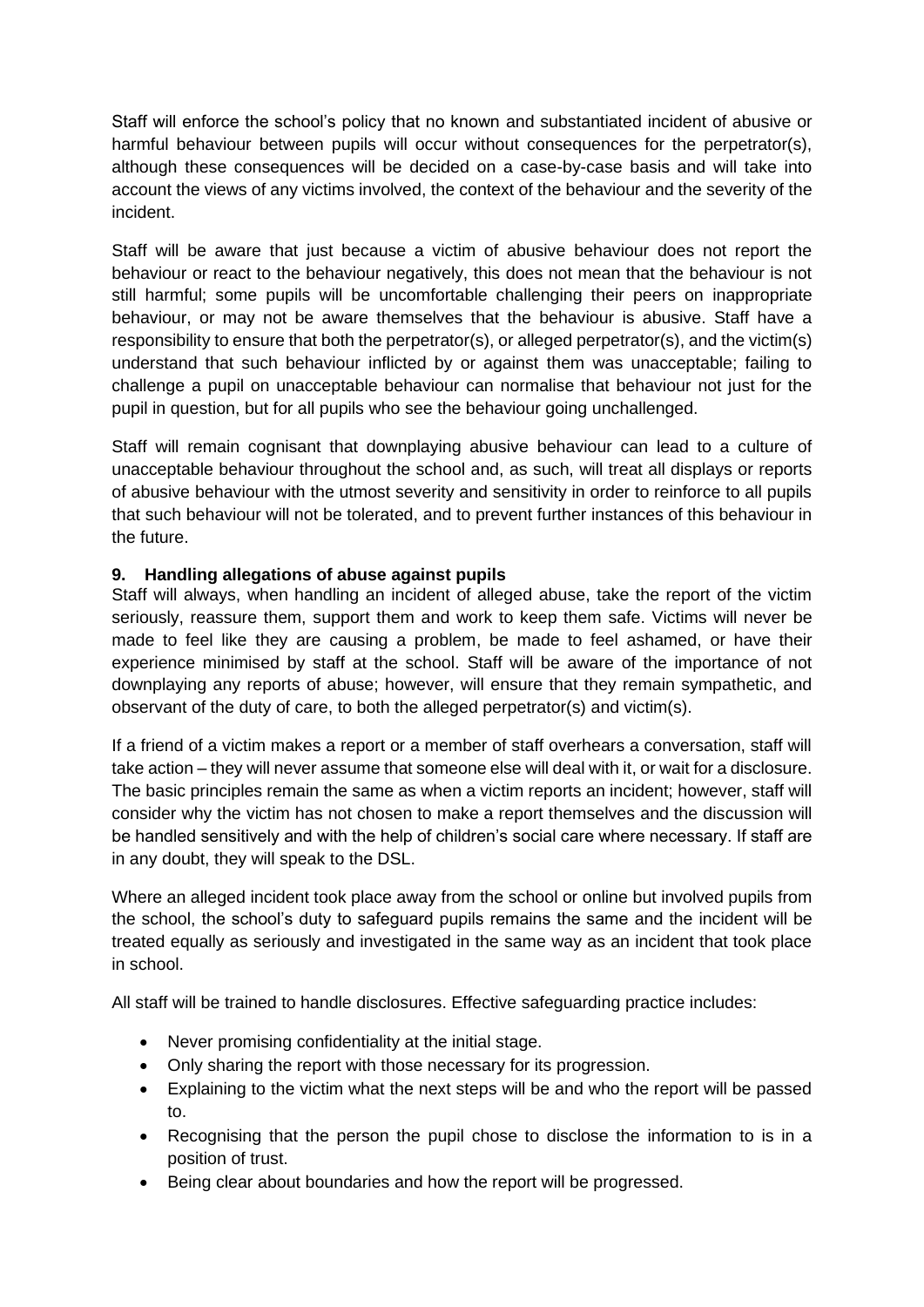- Not asking leading questions and only prompting the pupil with open questions.
- Waiting until the end of the disclosure to immediately write a thorough summary. If notes must be taken during the disclosure, it is important to still remain engaged and not appear distracted.
- Only recording the facts as the pupil presents them not the opinions of the note taker.
- Where the report includes an online element, being aware of searching, screening and confiscation advice.
- Wherever possible, managing disclosures with two staff members present (preferably with the DSL or a deputy).
- Informing the DSL or deputy as soon as possible after the disclosure if they could not be involved in the disclosure.

The DSL will be informed of any allegations of abuse against pupils with SEND. They will record the incident in writing and, working with the SENCO, decide what course of action is necessary, with the best interests of the pupil in mind at all times.

## **Confidentiality**

The school will only engage staff and agencies required to support the victim and/or be involved in any investigation. If a victim asks the school not to tell anyone about the disclosure, the school cannot make this promise. Even without the victim's consent, the information may still be lawfully shared if it is in the public interest and protects children from harm. The DSL will consider the following when making confidentiality decisions:

- Parents will be informed unless it will place the victim at greater risk.
- If a pupil is at risk of harm, is in immediate danger or has been harmed, a referral will be made to children's social care.
- Rape, assault by penetration and sexual assault are crimes reports containing any such crimes will be passed to the police.

The DSL will weigh the victim's wishes against their duty to protect the victim and others. If a referral is made against the victim's wishes, it will be done so extremely carefully and the reasons for referral will be explained to the victim. Appropriate specialist support will always be offered.

#### **Anonymity**

There are legal requirements for anonymity where a case is progressing through the criminal justice system. The school will do all it can to protect the anonymity of children involved in any report of sexual violence or sexual harassment. It will carefully consider, based on the nature of the report, which staff will be informed and what support will be in place for the children involved. When deciding on the steps to take, the school will consider the role of social media in potentially exposing victims' identities and facilitating the spread of rumours.

#### **Risk assessment**

The DSL or a deputy will make an immediate risk and needs assessment any time there is a report of sexual violence. For reports of sexual harassment, a risk assessment will be considered on a case-by-case basis. Risk assessments are not intended to replace the detailed assessments of experts, and for incidents of sexual violence it is likely that a professional risk assessment by a social worker or sexual violence specialist will be required. Risk assessments will consider:

- The victim.
- The alleged perpetrator.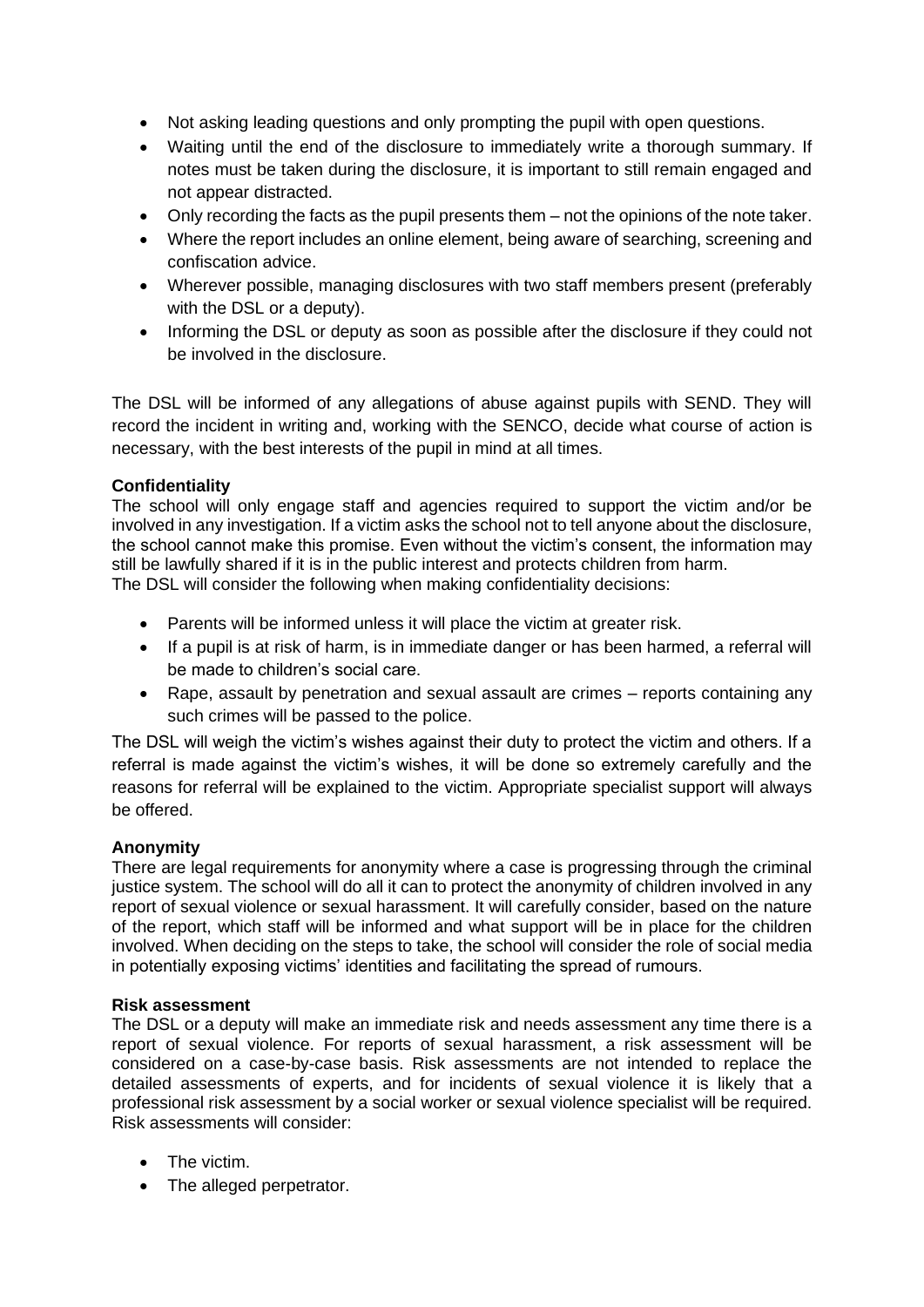• Other pupils at the school, especially any actions that are appropriate to protect them.

Risk assessments will be recorded (either on paper or electronically) and kept under review in accordance with the school's Data Protection Policy.

#### **Taking action following a disclosure**

The DSL or a deputy will decide the school's initial response, taking into consideration:

- The victim's wishes.
- The nature of the incident.
- The ages and developmental stages of the pupils involved.
- Any power imbalance between the pupils.
- Whether the incident is a one-off or part of a pattern.
- Any ongoing risks.
- Any related issues and the wider context, such as whether there are wider environmental factors in a pupil's life that threaten their safety and/or welfare.
- The best interests of the pupil.
- That sexual violence and sexual harassment are always unacceptable and will not be tolerated.

Immediate consideration will be given as to how to support the victim, alleged perpetrator and any other pupils involved.

For reports of rape and assault by penetration, the alleged perpetrator will be removed from any classes shared with the victim whilst the school establishes the facts. The school will consider how to keep the victim and alleged perpetrator apart on school premises, and on transport where applicable. These actions will not be seen as a judgement of guilt on the alleged perpetrator.

For reports of sexual violence and sexual harassment, the proximity of the victim and alleged perpetrator and the suitability of shared classes, premises and transport will be considered immediately. In all cases, the initial report will be carefully evaluated and the wishes of the victim, nature of the allegations and requirement to protect all children will be taken into consideration.

Where a pupil is found to have been involved in harmful sexual behaviour, e.g. nonconsensually sharing indecent imagery of another pupil, the school will help the pupil to move forward from the incident by supporting them in adopting more positive behaviour patterns and attitudes.

#### **Managing the report**

The decision of when to inform the alleged perpetrator of a report will be made on a case-bycase basis. If a report is being referred to children's social care or the police, the school will speak to the relevant agency to discuss informing the alleged perpetrator.

There are four likely outcomes when managing reports of sexual violence or sexual harassment:

- Managing internally.
- Providing early help.
- Referring to children's social care.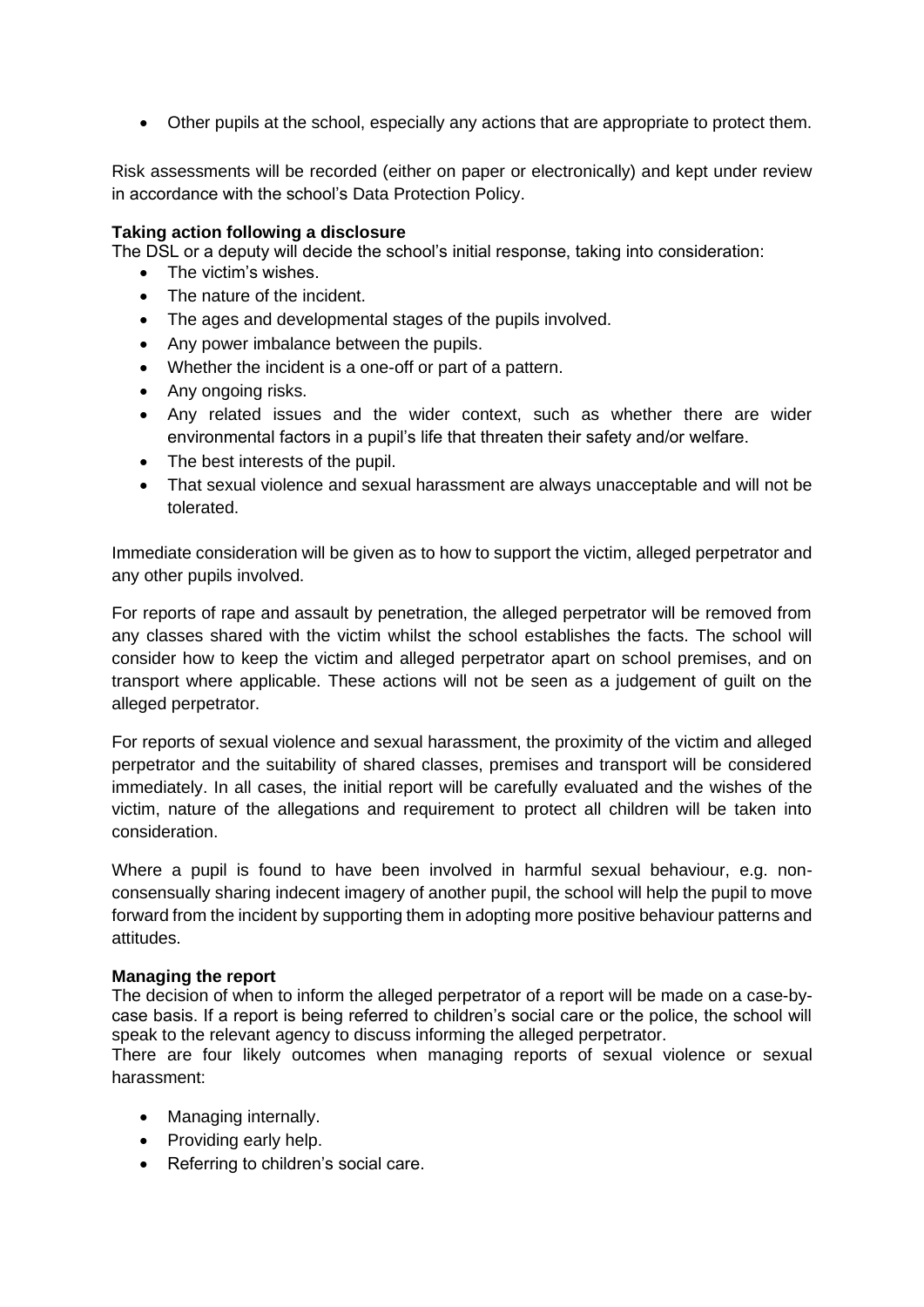• Reporting to the police.

Whatever outcome is chosen, it will be underpinned by the principle that sexual violence and sexual harassment are never acceptable and will not be tolerated. All concerns, discussions, decisions and reasons behind decisions will be recorded either on paper or electronically.

The following situations are statutorily clear and do not allow for contrary decisions:

- The age of consent is 16.
- A child under the age of 16 can **never** consent to sexual activity.
- Sexual intercourse without consent is **always** rape.
- Rape, assault by penetration and sexual assault are defined in law.
- Creating and sharing sexual photos and videos of children under 18 is illegal including children making and sending images and videos of themselves.

#### **Managing internally**

In some cases, e.g. one-off incidents, the school may decide to handle the incident internally through behaviour and bullying policies and by providing pastoral support.

#### **Providing early help**

The school may decide that statutory interventions are not required, but that pupils may benefit from early help – providing support as soon as a problem emerges. This approach can be particularly useful in addressing non-violent harmful sexual behaviour and may prevent the escalation of sexual violence.

#### **Referral to children's social care**

If a pupil has been harmed, is at risk of harm or is in immediate danger, the school will make a referral to children's social care. Parents will be informed unless there is a compelling reason not to do so (if referral will place the victim at risk). This decision will be made in consultation with children's social care.

The school will not wait for the outcome of an investigation before protecting the victim and other children.

The DSL will work closely with children's social care to ensure that the school's actions do not jeopardise any investigation. Any related risk assessment will be used to inform all decisions. If children's social care decide that a statutory investigation is not appropriate, the school will consider referring the incident again if they believe the pupil to be in immediate danger or at risk of harm. If the school agrees with the decision made by children's social care, they will consider the use of other support mechanisms such as early help, pastoral support and specialist support.

#### **Reporting to the police**

Reports of rape, assault by penetration or sexual assault will be passed on to the police – even if the alleged perpetrator is under 10 years of age. Generally, this will be in parallel with referral to children's social care. The DSL and deputies will follow the local process for referral. Parents will be informed unless there is a compelling reason not to do so. Where parents are not informed, it is essential for the school to support the pupil with any decision they take, in unison with children's social care and any appropriate specialist agencies.

The DSL and governing board will agree what information will be disclosed to staff and others, in particular the alleged perpetrator and their parents. They will also discuss the best way to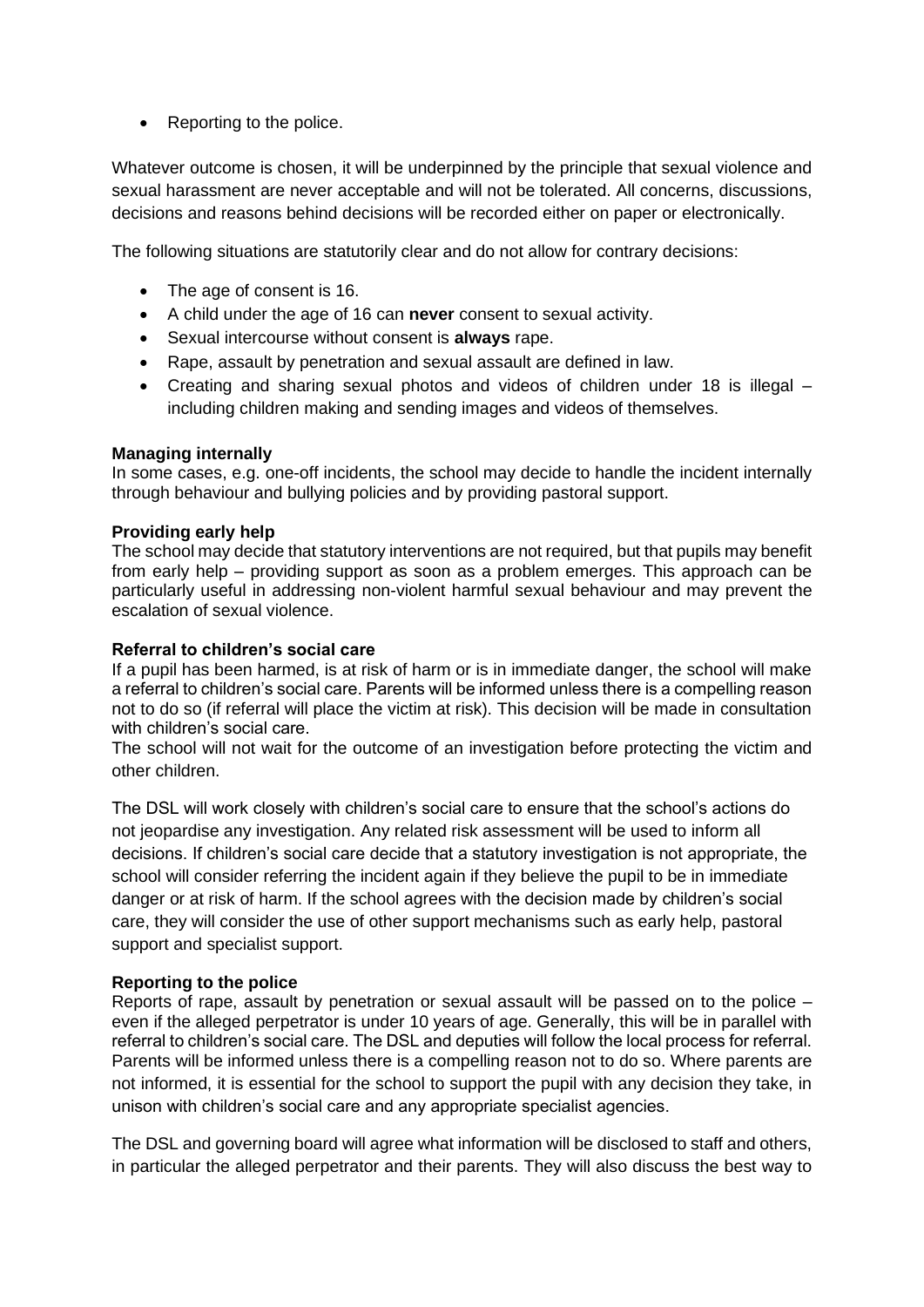protect the victim and their anonymity. The DSL will be aware of local arrangements and specialist units that investigate child abuse.

In some cases, it may become clear that the police will not take further action, for whatever reason. In these circumstances, the school will continue to engage with specialist support for the victim as required.

#### **Ongoing support for the victim**

Any decisions regarding safeguarding and supporting the victim will be made with the following considerations in mind:

- The terminology the school uses to describe the victim
- The age and developmental stage of the victim
- The needs and wishes of the victim
- Whether the victim wishes to continue in their normal routine
- The victim will not be made to feel ashamed about making a report
- What a proportionate response looks like

Victims may not disclose the whole picture immediately and they may be more comfortable talking about the incident on a piecemeal basis; therefore, a dialogue will be kept open and the victim can choose to appoint a designated trusted adult.

Victims may struggle in a normal classroom environment. Whilst it is important not to isolate the victim, the victim may wish to be withdrawn from lessons and activities at times. This will only happen when the victim wants it to, not because it makes it easier to manage the situation. The school will provide a physical space for victims to withdraw to.

Victims may require support for a long period of time and the school will be prepared to offer long-term support in liaison with relevant agencies. Everything possible will be done to prevent the victim from bullying and harassment as a result of any report they have made. If the victim is unable to remain in the school, alternative provision or a move to another school will be considered – this will only be considered at the request of the victim and following discussion with their parents. If the victim does move to another school, the DSL will inform the school of any ongoing support needs and transfer the child protection file.

#### **Ongoing support for the alleged perpetrator**

Any decisions made regarding the support required for an alleged perpetrator will be made with the following considerations in mind:

- The terminology the school uses to describe the alleged perpetrator
- The balance of safeguarding the victim and providing the alleged perpetrator with education and support
- The reasons why the alleged perpetrator may have abused the victim and the support necessary
- Their age and developmental stage
- What a proportionate response looks like
- Whether the behaviour is a symptom of their own abuse or exposure to abusive practices and/or materials
- What the outcome of the investigation was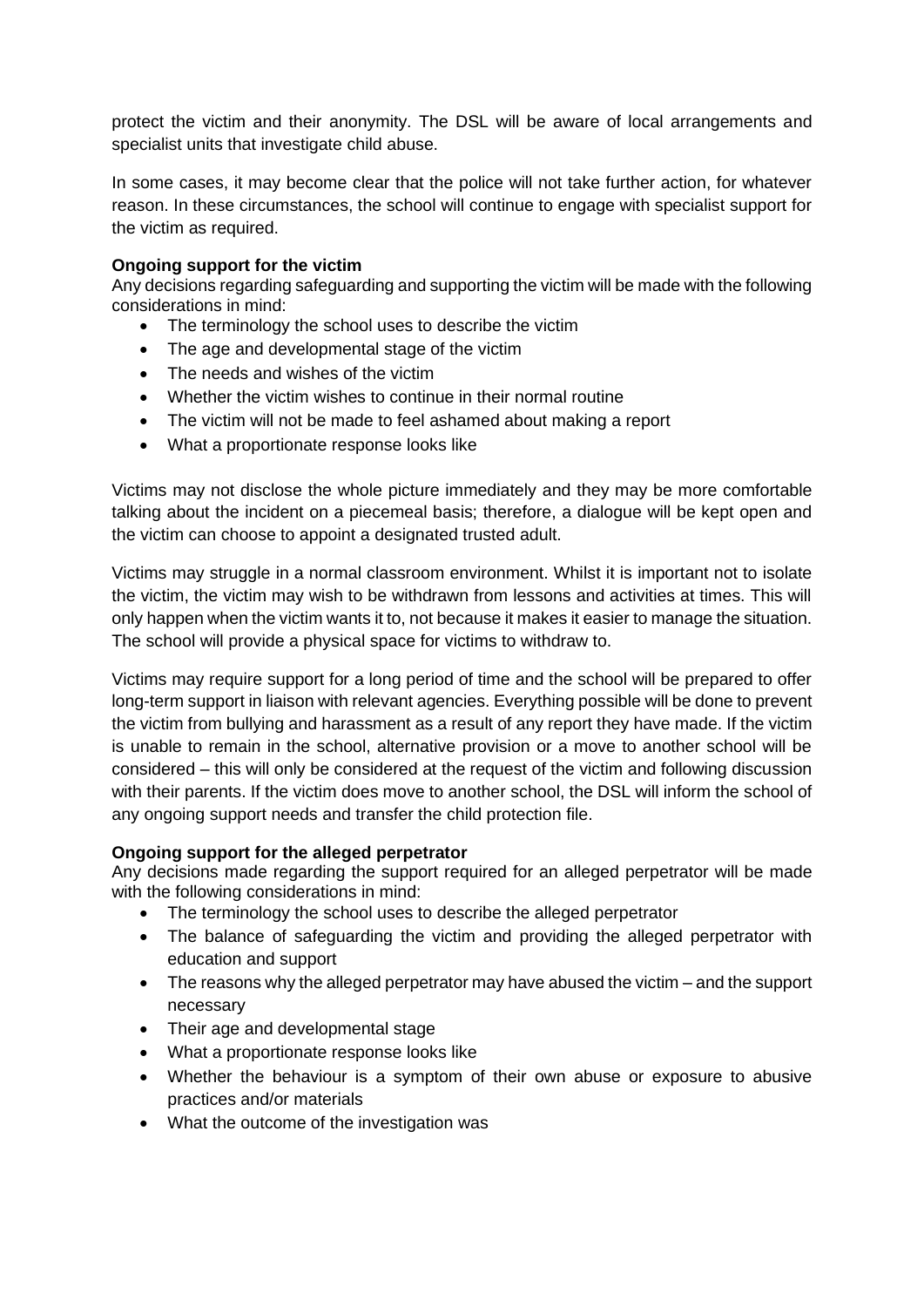When making a decision, advice will be taken from children's social care, specialist sexual violence services and the police as appropriate. If the alleged perpetrator moves to another school (for any reason), the DSL will inform the destination school of any ongoing support needs and transfer the child protection file.

If the reported abuse is found to have taken place, the school will work with professionals as required to understand why the abuse took place and provide a high level of support to help the pupil understand and overcome the reasons for their behaviour and reduce the likelihood of them abusing again.

#### **Disciplining the alleged perpetrator**

Disciplinary action can be taken whilst investigations are ongoing and the fact that investigations are ongoing does not prevent the school reaching its own conclusion and imposing an appropriate penalty.

The school will make such decisions on a case-by-case basis, with the DSL taking a leading role. The school will take into consideration whether any action would prejudice an investigation and/or subsequent prosecution. The police and children's social care will be consulted where necessary. The school will also consider whether circumstances make it unreasonable or irrational for the school to make a decision about what happened while an investigation is considering the same facts.

Disciplinary action and support can take place at the same time. The school will be clear whether action taken is disciplinary, supportive or both.

#### **Shared classes**

Once the DSL has decided to progress a report, they will again consider whether the victim and alleged perpetrator will be separated in classes and on school – balancing the school's duty to educate against its duty to safeguard. The best interests of pupils will always come first.

Where a report of sexual assault does not lead to a police investigation, this does not mean that the offence did not happen or that the victim has lied. Both the victim and alleged perpetrator will be affected and appropriate support will be provided. Considerations regarding sharing classes and potential contact will be made on a case-by-case basis.

In all cases, the school will record its decisions and be able to justify them. The needs and wishes of the victim will always be at the heart of the process.

#### **Working with parents**

In most sexual violence cases, the school will work with the parents of both the victim and alleged perpetrator. For cases of sexual harassment, these decisions will be made on a caseby-case basis.

The school will meet the victim's parents with the victim present to discuss the arrangements being put in place to safeguard the victim, and to understand their wishes in terms of support arrangements and the progression of the report.

Schools will also meet with the parents of the alleged perpetrator to discuss arrangements that will impact their child, such as moving them out of classes with the victim. Reasons behind decisions will be explained and the support being made available will be discussed. The DSL or a deputy will attend such meetings, with agencies invited as necessary.

Clear policies regarding how the school will handle reports of sexual violence and how victims and alleged perpetrators will be supported will be made available to parents.